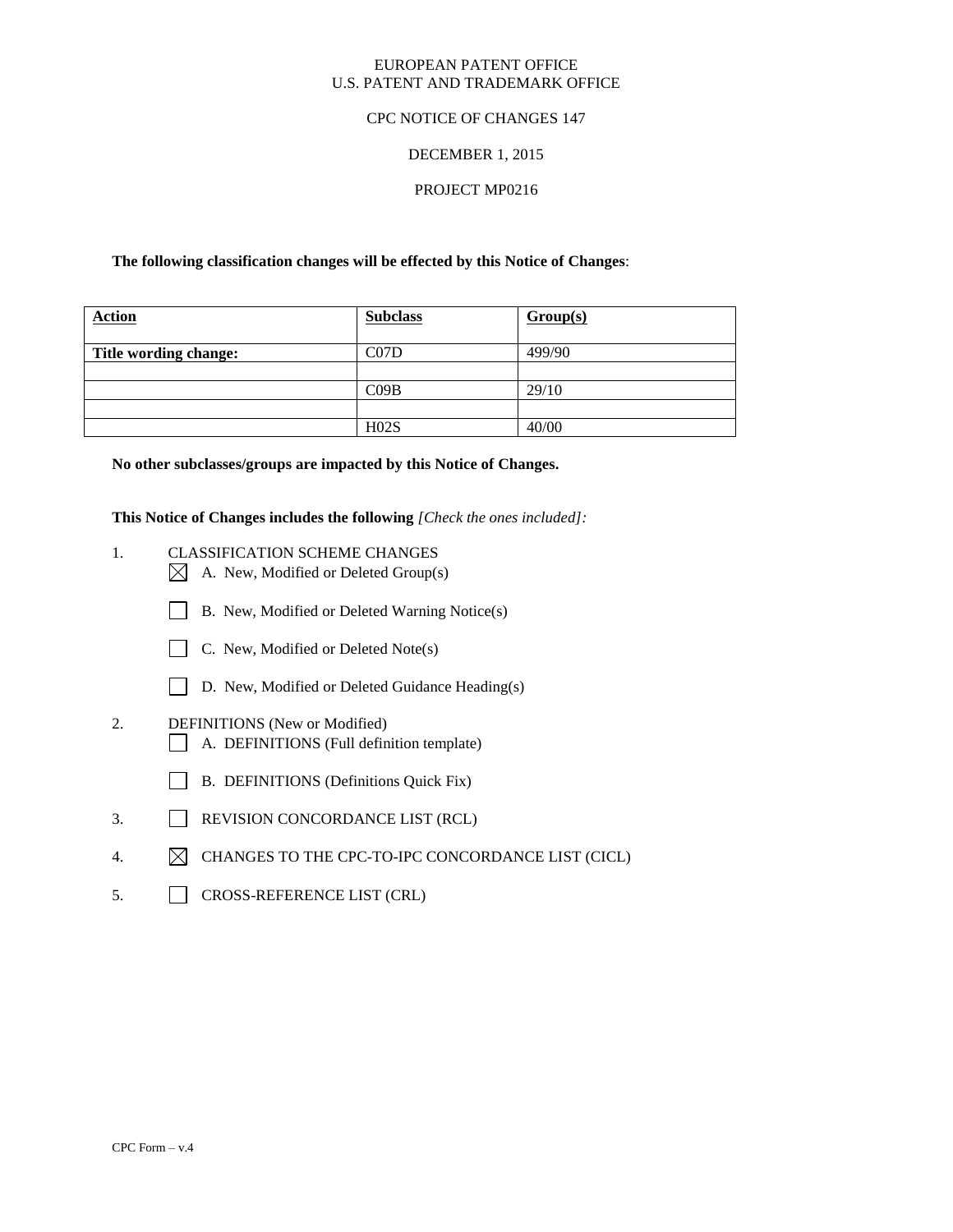## CPC NOTICE OF CHANGES 147

# DATE: DECEMBER 1, 2015

# PROJECT MP0216

# 1. CLASSIFICATION SCHEME CHANGES

# A. New, Modified or Deleted Group(s)

# **SUBCLASS C07D - HETEROCYCLIC COMPOUNDS**

| Type* | <b>Symbol</b> | <b>Indent</b><br><b>Level</b><br><b>Number</b><br>of dots<br>(e.g. 0, 1, | Title<br>(new or modified)<br>"CPC only" text should normally be<br>enclosed in {curly brackets}** | Transferred to <sup>*</sup> |
|-------|---------------|--------------------------------------------------------------------------|----------------------------------------------------------------------------------------------------|-----------------------------|
| M     | C07D499/90    |                                                                          | further condensed with carbocyclic rings or<br>ring systems                                        |                             |

**SUBCLASS C09B - ORGANIC DYES OR CLOSELY-RELATED COMPOUNDS FOR PRODUCING DYES; MORDANTS; LAKES (fermentation or enzyme using processes to synthesise a desired chemical compound C12P)**

| Type* | <b>Symbol</b> | <b>Indent</b><br><b>Level</b><br><b>Number</b><br>of dots<br>(e.g. 0, 1, | <b>Title</b><br>(new or modified)<br>"CPC only" text should normally be<br>enclosed in {curly brackets}** | Transferred to <sup>*</sup> |
|-------|---------------|--------------------------------------------------------------------------|-----------------------------------------------------------------------------------------------------------|-----------------------------|
| М     | C09B29/10     |                                                                          | from coupling components containing<br>hydroxy as the only directing group                                |                             |

**SUBCLASS H02S - GENERATION OF ELECTRIC POWER BY CONVERSION OF INFRA-RED RADIATION, VISIBLE LIGHT OR ULTRAVIOLET LIGHT, e.g. USING PHOTOVOLTAIC [PV] MODULES (light sensitive inorganic semiconductor devices H01L 31/00; thermoelectric devices H01L35/00; pyroelectric devices H01L37/00; light sensitive organic semiconductor devices H01L 51/00; obtaining electrical energy from radioactive sources G21H1/12; solar heat collectors F24J2/00)**

| $Type*$ | <b>Symbol</b> | <u>Indent</u><br><b>Level</b><br><b>Number</b><br>of dots<br>(e.g. 0, 1, | <b>Title</b><br>(new or modified)<br>"CPC only" text should normally be<br>enclosed in {curly brackets}**        | <b>Transferred</b> to <sup>#</sup> |
|---------|---------------|--------------------------------------------------------------------------|------------------------------------------------------------------------------------------------------------------|------------------------------------|
| М       | H02S40/00     | 0                                                                        | Components or accessories in combination<br>with PV modules, not provided for in<br>groups H02S10/00 - H02S30/00 |                                    |

\*N = new entries where reclassification into entries is involved; C = entries with modified file scope where reclassification of documents from the entries is involved;  $Q =$  new entries which are firstly populated with documents via administrative transfers from deleted (D) entries. Afterwards, the transferred documents into the Q entry will either stay or be moved to more appropriate entries, as determined by intellectual reclassification; E= existing entries with enlarged file scope, which receive documents from C or D entries, e.g. when a limiting reference is removed from the entry title; M = entries with no change to the file scope (no reclassification);  $\overline{D}$  = deleted entries; F = frozen entries will be deleted once reclassification of documents from the entries is completed;  $U =$  entries that are unchanged.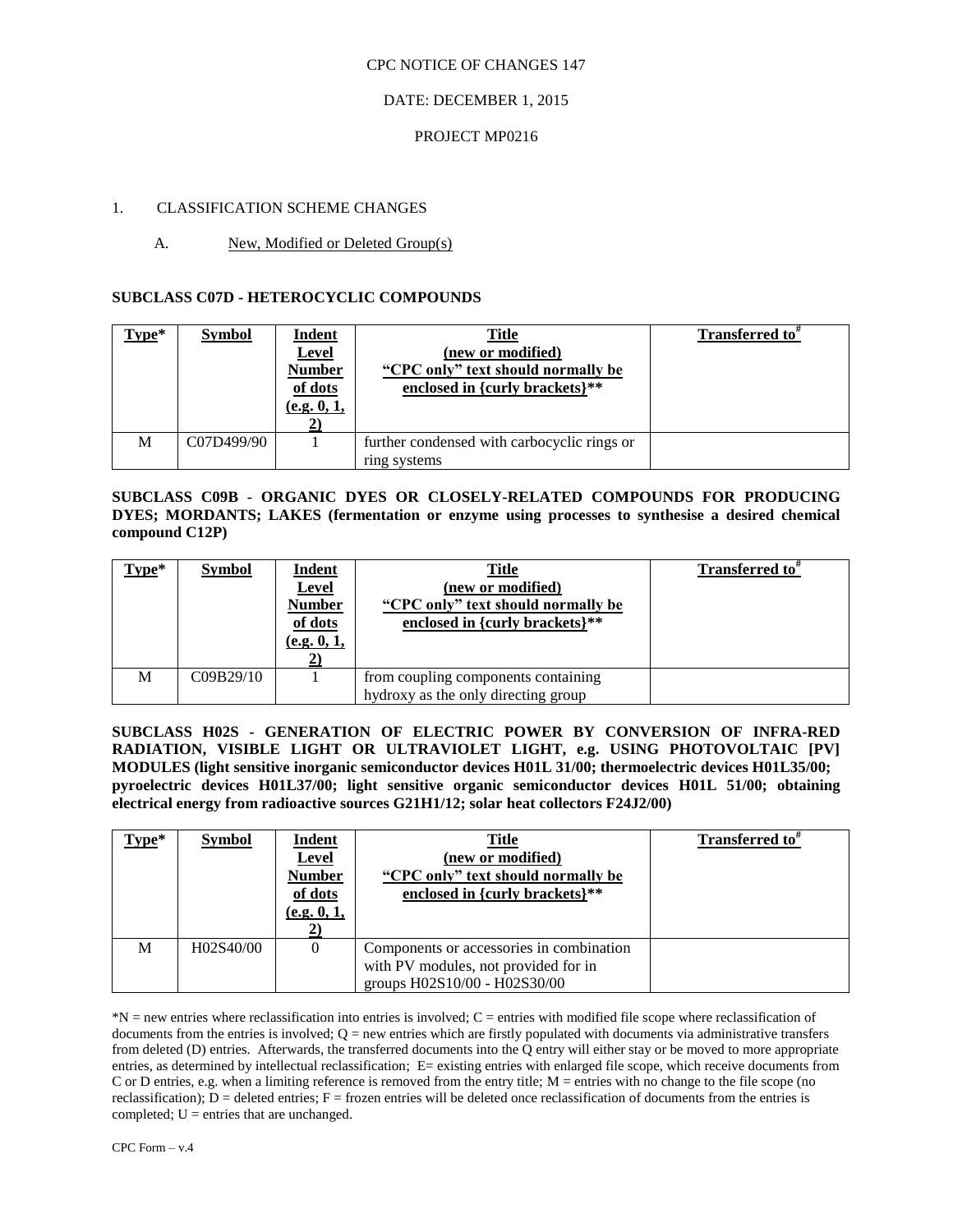#### CPC NOTICE OF CHANGES 147

## DATE: DECEMBER 1, 2015

#### PROJECT MP0216

#### NOTES:

- \*\*No {curly brackets} are used for titles in CPC only subclasses, e.g. C12Y, A23Y; 2000 series symbol titles of groups found at the end of schemes (orthogonal codes); or the Y section titles. The {curly brackets} are used for 2000 series symbol titles found interspersed throughout the main trunk schemes (breakdown codes).
- For U groups, the minimum requirement is to include the U group located immediately prior to the N group or N group array, in order to show the N group hierarchy and improve the readability and understanding of the scheme. Always include the symbol, indent level and title of the U group in the table above.
- All entry types should be included in the scheme changes table above for better understanding of the overall scheme change picture. Symbol, indent level, and title are required for all types except "D" which requires only a symbol.
- #"Transferred to" column must be completed for all C, D, F, and Q type entries. F groups will be deleted once reclassification is completed.
- When multiple symbols are included in the "Transferred to" column, avoid using ranges of symbols in order to be as precise as possible.
- For administrative transfer of documents, the following text should be used: "< administrative transfer to XX>" or "<administrative transfer to XX and YY simultaneously>" when administrative transfer of the same documents is to more than one place.
- Administrative transfer to main trunk groups is assumed to be "invention information", unless otherwise indicated, and to 2000 series groups is assumed to be "additional information".